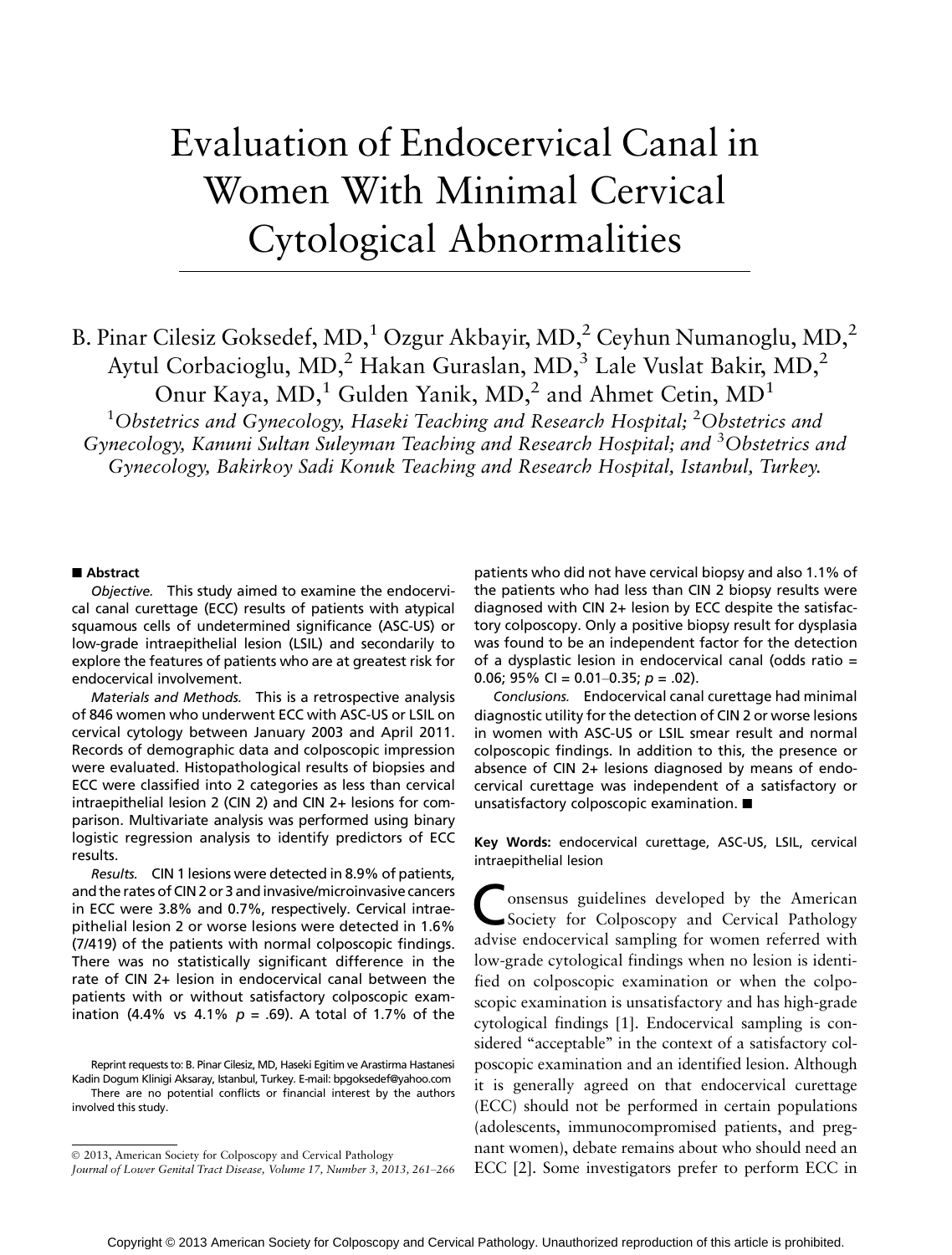every woman undergoing colposcopy regardless of age or cytological results, even if the entire transformation zone can be visualized, to avoid missing cases of preinvasive lesions and invasive cervical cancer in the canal  $[3-5]$ . Others believe that ECC is an overused procedure, which has minimal diagnostic utility, suggesting it to be used only in selected cases as an adjunct to colposcopy  $[6-10]$ . The prevalence of occult endocervical lesions reported as 25% to 30% in patients with high-grade squamous intraepithelial lesions and endocervical assessment should be performed as a part of colposcopic management of high-grade squamous intraepithelial lesions [7, 11, 12]. However routine endocervical canal evaluation during colposcopic examination is still controversial in low-grade cervical cytological result.

Aside from the discomfort to the patient, ECC can be problematic owing to its potential morbidity (such as hypotensive attack and syncope) and high cost. In addition, pathological interpretation can be difficult owing to the inadequacy of specimen collection and poorly oriented specimens without a stroma. In addition, at the time of the procedure, the presence of an ectocervical lesion might contaminate the ECC specimen, resulting in more extensive treatment of a suspected endocervical lesion that does not exist.

We aimed to examine the ECC results of patients with mildly abnormal cytological result and secondarily to explore the features of patients who are at greatest risk for endocervical involvement.

# MATERIALS AND METHODS

We conducted a retrospective study that included women with low-grade cervical cytological result evaluated between January 2003 and April 2011 at the colposcopy unit of 2 clinical centers, Haseki Teaching and Research Hospital and Kanuni Sultan Suleyman Teaching and Research Hospital. The medical records of 1,944 women referred to the colposcopy service owing to atypical squamous cells of undetermined significance (ASC-US) or low-grade intraepithelial lesion (LSIL) were reviewed, and patients who underwent ECC procedure were analyzed for this study. Records from the colposcopic examination database to abstract the colposcopic impression and whether the examination was satisfactory were evaluated. In addition, demographic characteristics of women were obtained including gravidity, parity, use of contraception, and menopausal status.

The colposcopic examinations were performed by gynecologic oncologists. Colposcopic examination was

performed after the application of 5% acetic acid solution to the cervix. The examination was considered satisfactory when the entire squamocolumnar junction and the margin of any visible lesion could be visualized with the colposcope. A colposcopic result was considered positive when a flat or slightly elevated, mostly well-demarcated, acetowhite lesion, punctuation pattern or mosaic pattern were found after acetic acid application. Colposcopically directed cervical biopsy specimens were obtained from any lesion suspicious for cervical intraepithelial lesion (CIN). Colposcopy was defined ''unsatisfactory'' if squamocolumnar junction was not visible during the examination. Endocervical curettage was performed according to the clinicians' judgment, often in cases where the transformation zone or proximal extent of a cervical lesion was not adequately visualized. Endocervical curettage was performed with an endocervical curette according to routine local practice and processed as a histopathological specimen. Clinical management was based on the clinical center pathologists' histological diagnosis. If the specimen is reported as insufficient for diagnosis/no-endocervical sampling, repeated diagnostic procedure was performed for obtaining sufficient material for evaluation. The patients with sufficient endocervical sampling were analyzed in this study. Histopathological data were classified into 2 categories, less than CIN 2 (including cervicitis, atrophy, cervical polyp, metaplasia, and CIN 1) and CIN 2+ lesions.

All statistical analyses were performed using SPSS 15.0 version for Windows (SPSS, Chicago, IL). We calculated  $\chi^2$  statistics with p values to compare the clinicopathological features of the patients with and without endocervical canal dysplasia. A multivariate analysis was performed using binary logistic regression analysis to identify predictors of ECC results.

## RESULTS

A total of 846 women who underwent ECC were analyzed for this study. The rate of ECC for women who referred to the colposcopy service owing to ASC-US or LSIL was detected as 43.5%. The median age was 42 years  $(21-75 \text{ years})$ , and most of the patients were premenopausal ( $n = 663, 78.4\%$ ). Table 1 summarizes the demographic and clinical characteristics of the patients.

Satisfactory colposcopic examination was found in 49.5% ( $n = 419$ ) of the patients, and 78.5% of the patients underwent biopsy. Table 2 summarizes the clinicopathological features of the patients. Cervical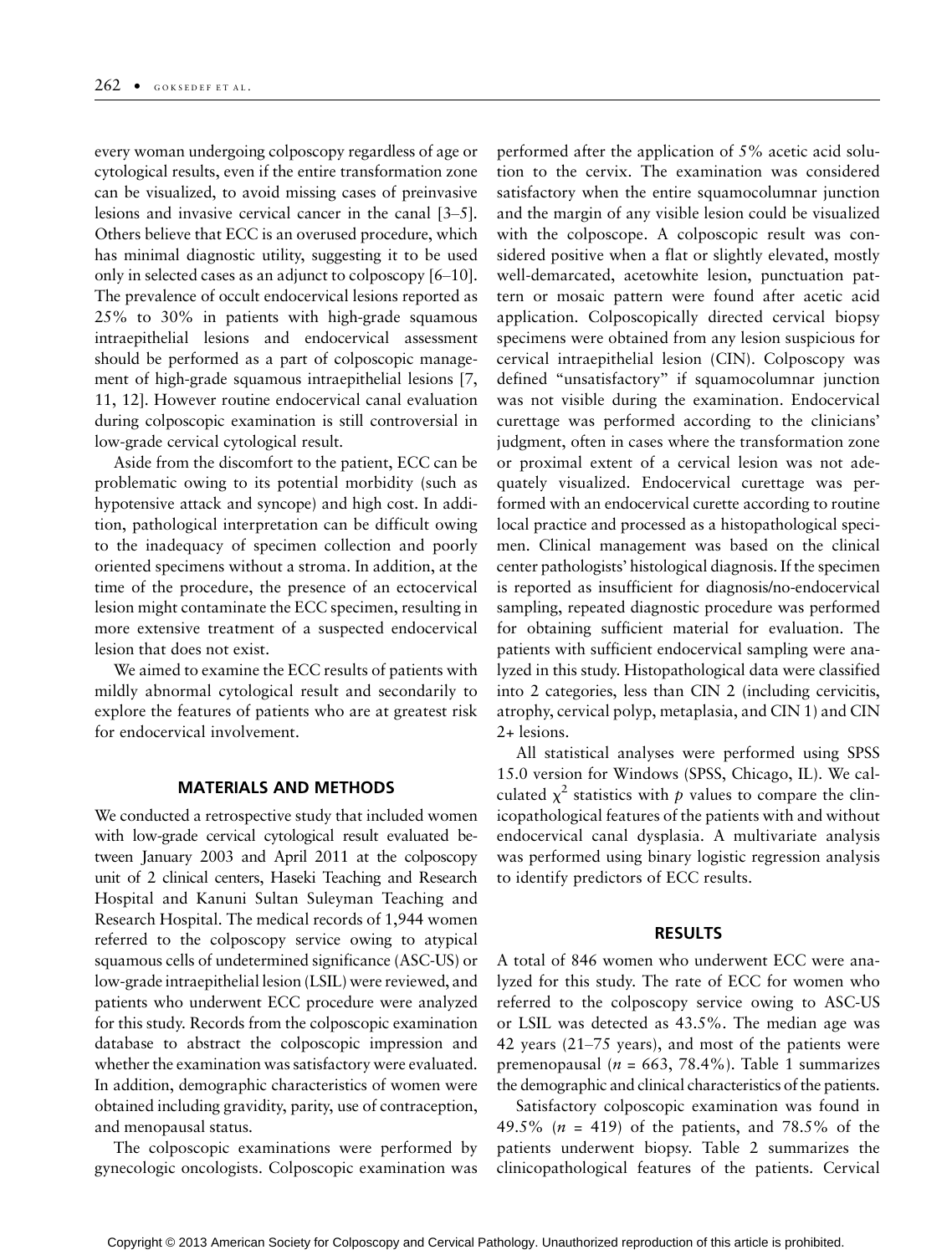Table 1. Demographic and Clinical Characteristics of the **Patients** 

| Age, median (range)               | $42(21-75)$ |
|-----------------------------------|-------------|
| Gravidity, n (%)                  |             |
| 0                                 | 46 (5.4)    |
| $1 - 3$                           | 427 (50.5)  |
| >4                                | 373 (44.1)  |
| Parity, $n$ (%)                   |             |
| 0                                 | 89 (10.5)   |
| $1 - 3$                           | 570 (67.4)  |
| >4                                | 187 (22.1)  |
| Menopause, n (%)                  | 183 (21.6)  |
| Current smoker, n (%)             | 269 (31.8)  |
| Age at first coitus, mean (SD), y | 20.2(4.3)   |
| Total no. sexual partner, n (%)   |             |
| 1                                 | 804 (95.1)  |
| >1                                | 42 (4.9)    |
| Smear results, n (%)              |             |
| ASC-US                            | 446 (52.7)  |
| LSIL                              | 400 (47.3)  |

ASCUS, atypical squamous cells of undetermined significance; LSIL, low-grade intraepithelial lesion.

intraepithelial lesion 2+ lesions in the endocervical canal were detected in 4.4% ( $n = 38$ ) of the patients. Cervical intraepithelial lesion 1 lesions were detected in 75 of patients (8.9%) and the rates of CIN 2/3/CIS and invasive/microinvasive cancers in ECC were  $3.8\%$  ( $n = 32$ ) and 0.7% ( $n = 6$ ), respectively.

Table 3 shows the clinicopathological features of the patients with and without CIN 2+ lesions in the endocervical canal. Cervical intraepithelial lesion 2+ lesions were detected in 1.6% (7/419) of the patients with normal colposcopic findings. Cervical intraepithelial lesion 2+ lesions were detected in 4.7% (20/419) of the

Table 2. Clinicopathological Features of the Patients

|                               | n (%)      |
|-------------------------------|------------|
| Satisfactory colposcopy       | 419 (49.5) |
| Colposcopic findings          |            |
| Normal                        | 494 (58.3) |
| Abnormal                      | 352 (41.7) |
| No. patients who had biopsy   | 664 (78.5) |
| Cervical biopsy results       |            |
| Normal                        | 343 (40.5) |
| CIN <sub>1</sub>              | 216 (25.6) |
| CIN <sub>2</sub>              | 30(3.5)    |
| CIN 3/CIS                     | 69 (8.2)   |
| Invasive/microinvasive cancer | 6(0.7)     |
| No biopsy                     | 182 (21.5) |
| <b>ECC</b> result             |            |
| Normal                        | 733 (86.7) |
| CIN <sub>1</sub>              | 75 (8.9)   |
| CIN 2 or 3/CIS                | 32 (3.8)   |
| Invasive/microinvasive cancer | 6(0.7)     |

CIN, cervical intraepithelial neoplasia; CIS, carcinoma in situ; ECC endocervical canal curettage.

Table 3. Comparision of the Clinicopathological Features of the Patients With or Without CIN 2+ Lesions of the Endocervical Canal

|                         | $<$ CIN 2              | $CIN$ 2+              |             |
|-------------------------|------------------------|-----------------------|-------------|
|                         | $(n = 808)$ , n $(\%)$ | $(n = 38)$ , n $(\%)$ | $p^{\rm a}$ |
| Age, y                  |                        |                       | $.17^{b}$   |
| $21 - 30$               | 124 (15.3)             | 3(7.9)                |             |
| $31 - 40$               | 244 (30.2)             | 14 (36.8)             |             |
| $41 - 50$               | 331 (41.0)             | 12 (31.6)             |             |
| >50                     | 109 (13.5)             | 9(23.7)               |             |
| Current smoker          | 84 (32.1)              | 4 (26.7)              | .66         |
| Premenopause            | 170 (21.0)             | 13 (34.2)             | .06         |
| Smear results           |                        |                       | .18         |
| ASC-US                  | 422 (52.2)             | 24 (63.2)             |             |
| LSIL                    | 386 (47.8)             | 14 (36.8)             |             |
| Satisfactory Colposcopy |                        |                       | .69         |
| Yes                     | 399 (49.4)             | 20 (52.6)             |             |
| No                      | 409 (50.6)             | 18 (47.4)             |             |
| Colposcopic findings    |                        |                       | .0001       |
| Normal                  | 487 (60.3)             | 7(18.4)               |             |
| Abnormal                | 321 (39.7)             | 31 (81.6)             |             |
| <b>Biopsy result</b>    |                        |                       | .0001       |
| $<$ CIN 2               | 552 (68.4)             | 7(18.4)               |             |
| $CIN 2+$                | 79 (9.7)               | 26 (68.4)             |             |
| No biopsy               | 177 (21.9)             | 5 (13.2)              |             |

CIN, cervical intraepithelial neoplasia; ASC-US, atypical squamous cells of undetermined significance; LSIL, low-grade intraepithelial lesion.

 $<$  .05 was considered significant.

 $y^2$  test for trend.

patients with satisfactory colposcopic examination and 4.2% (18/427) of the patients with unsatisfactory colposcopy. There was no statistically significant difference in endocervical canal dysplasia between the patients with and without satisfactory colposcopic examination  $(p = .69)$ . Of the patients with less than CIN 2 biopsy results, 1.6% (7/419) had CIN 2 or higher-grade lesions.

Endocervical curettage results in patients with or without satisfactory colposcopic examination were summarized in Table 4. Of the patients who had normal colposcopic findings with satisfactory colposcopic examination, 15 (6.3%) had CIN 1 or worse lesion in the endocervical canal, 4 of those were found as CIN 2+. It is noteworthy that, only 6 of the patients who did not have cervical biopsy were diagnosed with squamous cervical dysplasia by ECC despite the satisfactory colposcopy; CIN 2+ lesions were detected in one of them. Of the patients with less than CIN 2 lesions in the biopsy results, 23 were diagnosed with squamous cervical dysplasia by ECC despite the satisfactory colposcopy and 3 of them were detected with CIN 2+.

Multivariate analysis of the factors which can be related with CIN 2+ lesions in endocervical canal in patients with minimal cytological abnormalities is shown at Table 5. Only positive biopsy results for dysplasia was found to be an independent factor for the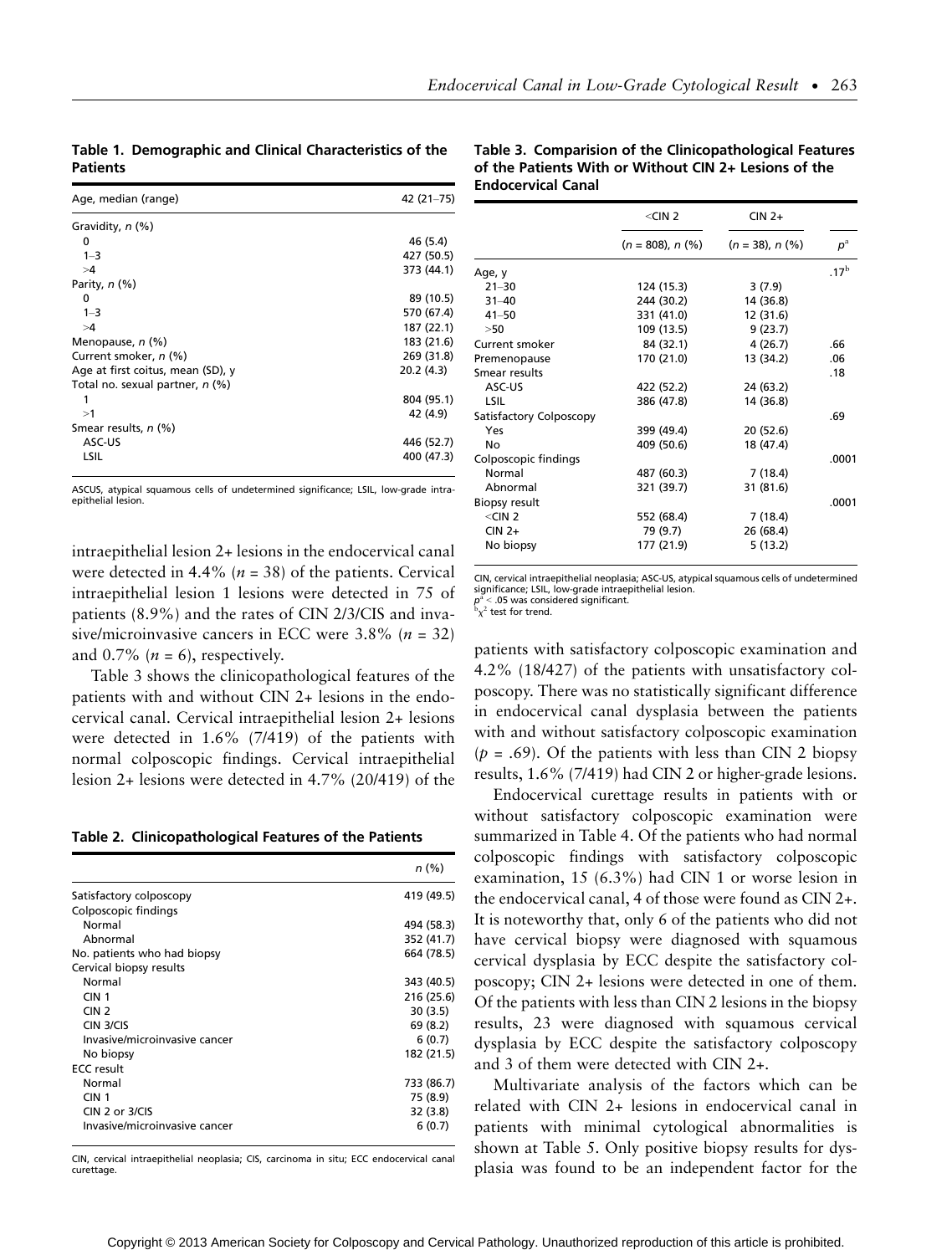|                             | <b>ECC</b> results |                  |                |                 |
|-----------------------------|--------------------|------------------|----------------|-----------------|
|                             | Normal             | CIN <sub>1</sub> | <b>CIN 2/3</b> | Invasive cancer |
| Satisfactory colposcopy     | 367                | 32               | 16             | 4               |
| Colposcopic findings, n (%) |                    |                  |                |                 |
| Normal                      | 223 (93.7)         | 11(4.6)          | 4(1.7)         | 0(0.0)          |
| Abnormal                    | 144 (79.6)         | 21 (11.6)        | 12(6.6)        | 4(2.2)          |
| Cervical biopsy, n (%)      |                    |                  |                |                 |
| $<$ CIN 2                   | 267 (92.0)         | 20(6.9)          | 3(1.1)         | 0(0.0)          |
| $CIN 2+$                    | 47 (67.1)          | 7(10.0)          | 12(17.1)       | 4(5.8)          |
| Not performed               | 53 (89.8)          | 5(8.5)           | 1(1.7)         | 0(0.0)          |
| Unsatisfactory colposcopy   | 366                | 43               | 16             | $\overline{2}$  |
| Colposcopic findings, n (%) |                    |                  |                |                 |
| Normal                      | 237 (92.6)         | 16(6.2)          | 3(1.2)         | 0(0.0)          |
| Abnormal                    | 129 (75.4)         | 27 (15.8)        | 13 (7.6)       | 2(1.2)          |
| Cervical biopsy, n (%)      |                    |                  |                |                 |
| $<$ CIN 2                   | 235 (87.3)         | 30 (11.2)        | 4(1.5)         | 0(0.0)          |
| $CIN 2+$                    | 24 (68.6)          | 1(2.8)           | 8(22.8)        | 2(5.8)          |
| Not performed               | 107 (80.4)         | 22 (16.5)        | 4(3.1)         | 0(0.0)          |

Table 4. Endocervical Curettage Results According to Colposcopic Examination and Performance of Biopsy in Patients With or Without Satisfactory Colposcopic Examination

ECC, endocervical canal curettage; CIN, cervical intraepithelial neoplasia.

detection of CIN 2+ lesion in endocervical canal (odds ratio =  $0.06$ ;  $95\%$  CI =  $0.01-0.35$ ;  $p = .02$ ).

#### **DISCUSSION**

The evaluation of endocervical canal in patients with cytological abnormalities is important for the identification of the existence of a lesion, which is relatively invisible by colposcopic examination. Clinicians are highly variable in their choice of ECC as a procedure. The main factors associated with the clinicians' decision to perform an ECC are older age, increasing severity of cytological result and colposcopic findings, and an inadequate colposcopic impression [9]. Our findings indicated that the rate of endocervical canal abnormalities were not significantly different between the groups according to age and menopausal status. Inadequate colposcopic examination was found in 50.5% of the patients involved in this study. This ratio was previously reported to range from  $5\%$  to  $45.9\%$  [13-18]. The higher rate that we reported can be explained by the selection of the cohort, which includes only the patients who underwent ECC.

Solomon et al. [9] reported the diagnostic yield of ECC as part of the colposcopic procedure in the multicenter, randomized trial of management strategies for women with mildly abnormal cytological result (ASCUS-LSIL Triage Study). Cervical intraepithelial lesion 2+ lesions were defined as end point in the latest study, and 3.7% of ECCs yielded a positive result compared with 21.7% of colposcopically directed biopsies. The overall sensitivity of colposcopically directed biopsy was 72.5%, whereas the corresponding rate was 12.2% for ECC in the latest report. The value of ECC as a diagnostic tool is questionable and raises concern that an endocervical lesion could go undetected for the low sensitivity rate.

The recent data suggest that CIN 1 uncommonly progresses to CIN 2 or 3, at least within the first 24

| Table 5. Multivariate Analyses of the Factors That Can Be   |  |
|-------------------------------------------------------------|--|
| <b>Related With CIN 2+ Lesions in Endocervical Canal in</b> |  |
| <b>Minimal Cytological Abnormalities</b>                    |  |

|                         | <b>OR</b> | 95% CI        | $\boldsymbol{p}^{\rm a}$ |
|-------------------------|-----------|---------------|--------------------------|
| Age, y                  |           |               |                          |
| $21 - 30$               | Reference |               |                          |
| $31 - 40$               | 1.88      | $0.86 - 4.91$ | .68                      |
| $41 - 40$               | 2.51      | $0.14 - 4.23$ | .52                      |
| >50                     | 2.84      | $0.45 - 2.44$ | .18                      |
| Smoking                 |           |               |                          |
| No                      | Reference |               |                          |
| Yes                     | 2.24      | $0.59 - 8.45$ | .23                      |
| Menopause status        |           |               |                          |
| Premenopause            | Reference |               |                          |
| Postmenopause           | 0.49      | $0.09 - 2.56$ | .40                      |
| Smear results           |           |               |                          |
| ASC-US                  | Reference |               |                          |
| <b>LSIL</b>             | 2.17      | $0.71 - 6.44$ | .49                      |
| Satisfactory colposcopy |           |               |                          |
| Yes                     | Reference |               |                          |
| No                      | 1.27      | $0.34 - 4.69$ | .71                      |
| Colposcopic findings    |           |               |                          |
| Normal                  | Reference |               |                          |
| Abnormal                | 0.96      | $0.16 - 5.76$ | .96                      |
| <b>Biopsy result</b>    |           |               |                          |
| Negative                | Reference |               |                          |
| Positive                | 0.06      | $0.01 - 0.35$ | .02                      |

CIN, cervical intraepithelial lesion; OR, odds ratio; ASC-US, atypical squamous cells of undetermined significance; LSIL, low-grade intraepithelial lesion.  ${}^{\rm a}p$  < .05 was considered significant.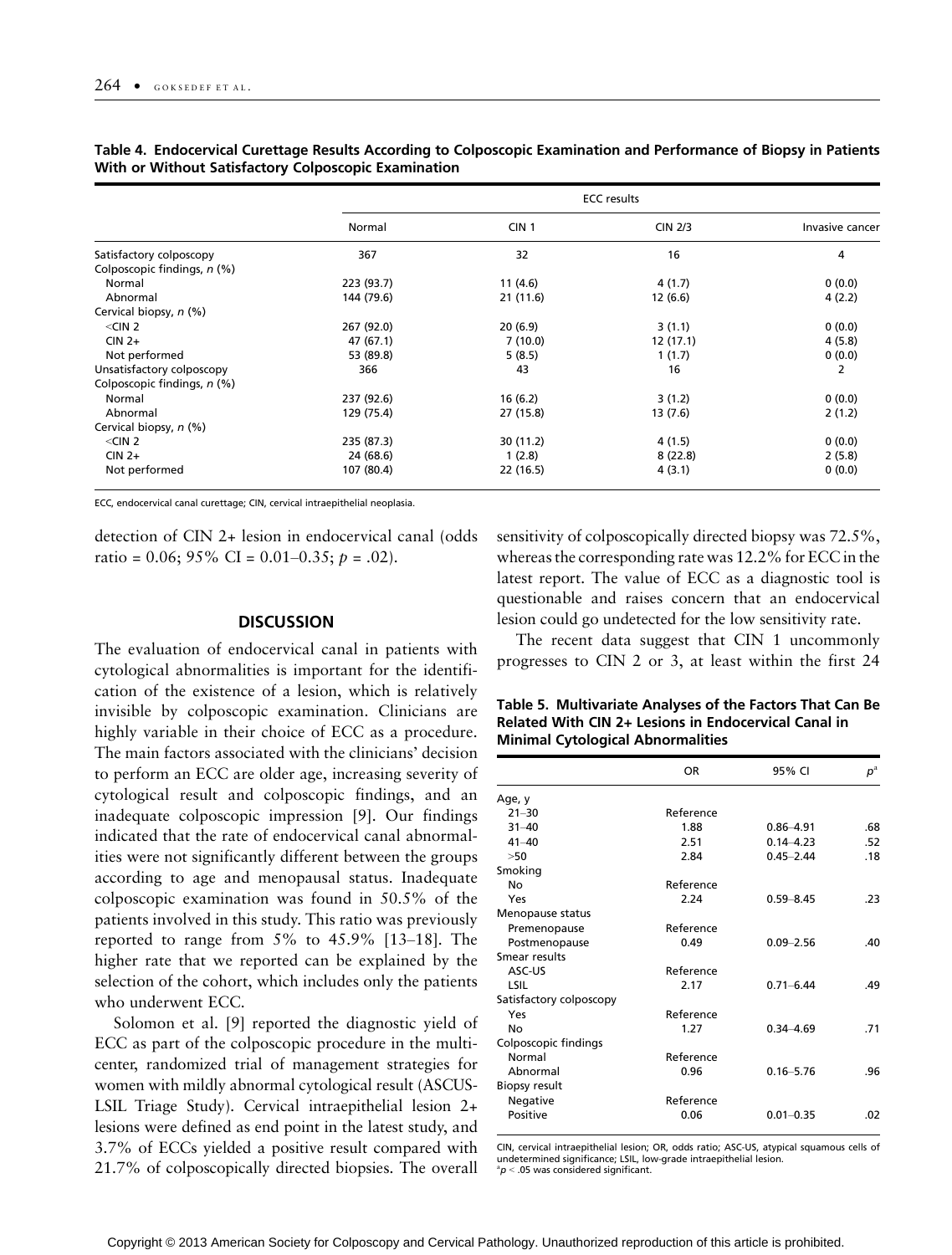months [19]; in case of CIN 1 preceded by ASC-US or LSIL, a strict follow-up with either HPV DNA testing every 12 months or repeated cervical cytological examination every 6 to 12 months is recommended [20]. Colposcopic examination and treatment are necessary in case of the persistence or progression of the abnormalities. The studies focused on minimal cytological abnormalities of the cervix reported CIN 2+ lesion in endocervical canal with a range of 0.8% to 4% [9, 21]. Of the 846 patients with LSIL or ASC-US included in our study, 13.4% had overall endocervical canal dysplasia and 4.5% had CIN 2 or worse lesions. Overall endocervical squamous dysplasia and CIN 2+ rates were found to be 12.4% and 4.7%, respectively, in satisfactory colposcopy in the present study. The rate of endocervical canal dysplasia has been reported to range from 1.4% to 17.9% in cervical cytological abnormalities  $[13-18, 22]$ .

Available guideline for the use of ECC in low-grade cervical cytological result stated that it is ''preferred'' for nonpregnant women in whom no lesion is identified and in those with a satisfactory colposcopy but is "acceptable'' when colposcopic impression is an abnormal strategy regardless of a satisfactory colposcopy [1]. It is also still questionable what technique is appropriate in the satisfactory examination with normal colposcopic findings with minimal cytological abnormality. It has been reported that the patients with any grade of cervical smear abnormalities with unsatisfactory colposcopic examination have a higher prevalence of coexisting endocervical lesions than those with satisfactory colposcopy (31% vs 17%) [9]. The largest study searching for endocervical canal evaluation in patients with satisfactory examination with normal colposcopic findings in minimal cytological abnormalities was conducted by Williams et. Al [22]. They reported the incidence of squamous dysplasia of the endocervical canal as 0.63% in 159 women who had a satisfactory and normal colposcopic examination result and cervical cytological results of ASC-US, ASC-US favor SIL, or LSIL. The authors concluded that endocervical canal curettage might be safely avoided in such patients. In the present study, 238 patients were identified with satisfactory colposcopy and normal colposcopic impression, and 6.3% of them had CIN 1 or worse lesion in the endocervical canal, whereas 1.7% of them were diagnosed with CIN 2+. Moreover, the patients with satisfactory colposcopy who did not need cervical biopsy were diagnosed with squamous cervical dysplasia by ECC with a rate of 10.2%, and 1.7% of them were CIN 2+ lesions.

Abnormal ECC results in normal colposcopic findings can be explained by inaccurate identification of the entire transformation zone, making inadvertent contamination owing to an unrecognized or very small lesion near the cervical os from which biopsy could not be taken.

Squamous dysplasia of the endocervical canal was found to be statistically significantly more common in patients with abnormal colposcopic findings and positive biopsy results for dysplasia in our cohort. Multivariate analyses, which were performed for describing the patients who were at greatest risk for endocervical canal abnormalities, demonstrated that positive biopsy result for cervical dysplasia is an independent factor for endocervical canal involvement for patients with ASC-US or LSIL cytology. We suggest that women who met study criteria with positive biopsy results for cervical dysplasia, in whom the ECC is omitted, might be suitable for evaluation of the endocervical canal.

This study is limited by its retrospective nature and by the performance of the colposcopic examination by multiple colposcopists and selective evaluation of endocervical canal by ECC procedure in certain cases. However, all colposcopies were uniformly performed at gynecologic oncology units by expert colposcopists, and the study included one of the largest numbers of patients with low-grade cytological result. We consider that ideally, our findings should be confirmed by prospective studies that can be designed in such a way that all women with ASC-US or LSIL consecutively undergo endocervical evaluation regardless of adequacy of colposcopy and colposcopic impression with bigger sample sizes for the determination of true incidence.

In conclusion, probably, ECC had minimal diagnostic utility for the detection of CIN 2 or worse lesions in women with ASC-US or LSIL cytology and normal colposcopic findings. In addition to this, the presence or absence of CIN 2+ lesions diagnosed by means of endocervical curettage was independent of a satisfactory or unsatisfactory colposcopic examination. The only independent risk factor for CIN 2+ lesions in endocervical canal was positive biopsy results for cervical dysplasia.

#### **REFERENCES**

1. Wright TC, Massad LS, Dunton CJ Spitzer M, Wilkinson EJ, Solomon D. 2006 consensus guidelines for the management of women with abnormal cervical cancer screening tests. Am J Obstet Gynecol 2007;197:346-55.

2. Driggers RW, Zahn CM. To ECC or not to ECC: the question remains. Obstet Gynecol Clin North Am 2008;35: 583-97.